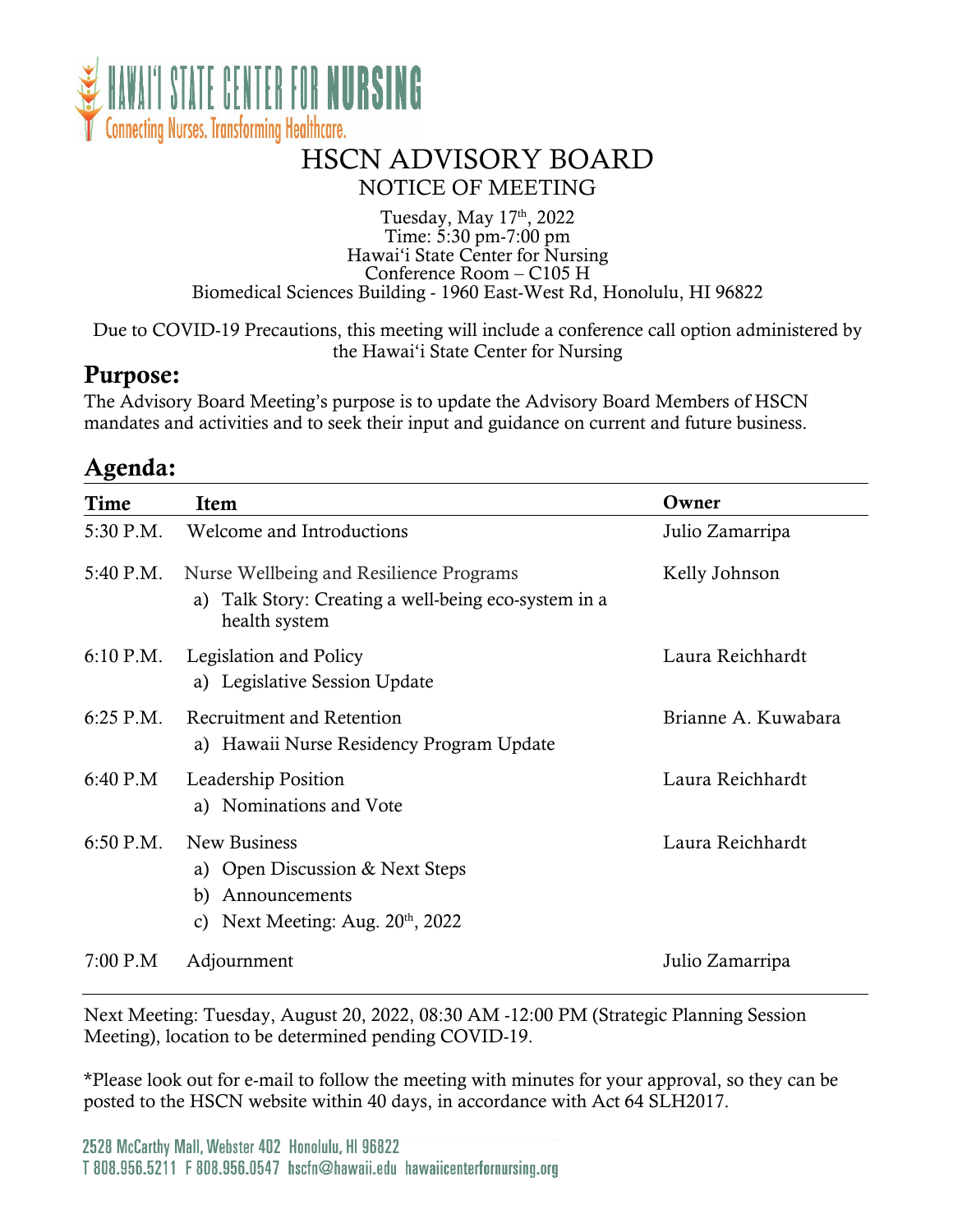

### Attachments:

- 1. Meeting Presentation
- 2. HSCN Board Meeting Schedule

# Remote Meeting Access Details (Via ZOOM Conferencing):

You may join the meeting remotely using a computer, smart device or by phone. Please use the Meeting ID and see the access details below for the appropriate modality of access.

- To join the meeting from your computer, tablet or smart phone, follow the link provided: Link to access meeting: <https://zoom.us/j/98145550776?pwd=aGhGdkpzaVdTbmIwK2RPN1pnbTladz09> Meeting ID: 981 4555 0776 Passcode: HSCNBOARD!
- To join the meeting using your phone: Dial, +1 346 248 7799 US (Houston), Or +1 669 900 6833 US (San Jose) Or +1 253 215 8782 US (Tacoma), Or +1 312 626 6799 US (Chicago), Or +1 929 436 2866 US (New York) Or +1 301 715 8592 US (Washington D.C) Find your local number: [https://zoom.us/u/aedUwzsTEp...](https://www.google.com/url?q=https://zoom.us/u/aedUwzsTEp&sa=D&source=calendar&ust=1642268374863898&usg=AOvVaw1eKB8Cyekdy_awkhdQ0C5W) Meeting ID: 981 4555 0776 Passcode: 8220415715

### Auxiliary Service or Disability Accommodation:

If you require an auxiliary aid, auxiliary services, or other accommodations due to a disability, please contact Brianne Atwood by phone at (808) 956-0545 or by email at [batwood@hawaii.edu.](mailto:batwood@hawaii.edu?subject=ADA%20Accommidation) Please make requests at least three working days in advance to allow adequate time to fulfill your request.

Upon request, this agenda/notice is available in alternative formats such as large print, or an ADA compliant electronic copy.

## Testimony:

Any interested person may submit testimony in writing to the Board on any agenda item by regular mail, email, or fax. An individual or representative wishing to testify in person should register prior to the start of the meeting. Testimony must be related to an item that is on the agenda, and such person shall be required to identify the agenda item to be addressed by the testimony. Submit testimony by one of the following methods: Email to HSCFN@hawaii.edu, FAX to (808) 956-0547, mail to Hawaii State Center for Nursing Advisory Board 2528 McCarthy Mall Webster Hall 402 Honolulu, Hawai'i 96822. Each individual is allotted five minutes, or an amount of time otherwise designated by the Chairperson, to provide testimony to the Board.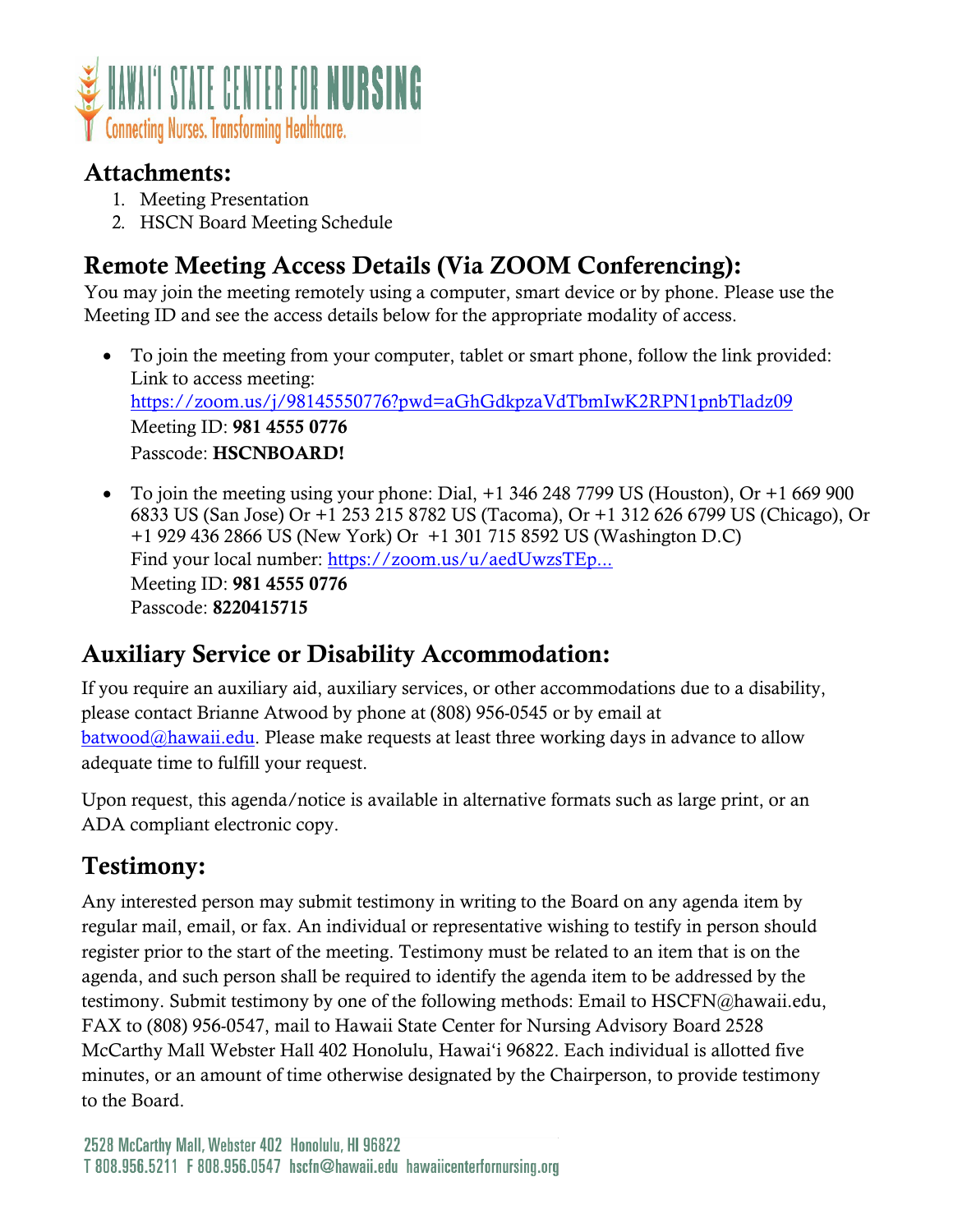

### Invitation List: Advisory Board Members

| Name                                                    | Role/Title                                                     | <b>Affiliation</b>                 |
|---------------------------------------------------------|----------------------------------------------------------------|------------------------------------|
| Julio Zamarripa<br>MSN, RN                              | Chairman, HSCN Advisory<br><b>Board Registered Nurse</b>       | Straub Clinic and Hospital         |
| Bonnie Castonguay<br>MBA, RN, CMC                       | Vice Chairman, HSCN Advisory Board<br>Co-founder and President | Ho'okele Health Innovations, LLC   |
| Anne Scharnhorst<br>RN, MN                              | Member<br>Allied Health Department Chair                       | Maui Community College             |
| Beth Hoban<br>RN, MAOM                                  | Member<br>Founder, President, Chief Executive Officer          | Prime Care Services, Hawai'i, Inc. |
| Susan Lee<br><b>RN</b>                                  | Member<br>Wound Care Nurse, Retired                            | Formerly with Le'ahi Hospital      |
| Rose Hata<br>DNP, MBA, RN, APRN,<br>CCRN, CCNS, NEA-BC  | Member<br>Director, Queen Emma Nursing Institute               | The Queen's Medical Center         |
| Arthur Sampaga<br>RN, MSN, CCRN, CHEP,<br><b>CNML</b>   | Member<br>Chief Nursing Officer, East Hawai'i Region           | Hilo Medical Center                |
| Doreen Nakamura<br>DNP, MBA,<br>RN, NEA-BC, CCM         | Member<br>Director of Clinical Care                            | <b>UHA Health Insurance</b>        |
| Clementina Ceria-Ulep Ex-Officio Member<br>PhD, MSN, RN | Acting Dean, School of Nursing<br>& Dental Hygiene             | University of Hawai'i at Mānoa     |

#### Other Attendees

| Name                                                        | Role/Title                                                                  | <b>Affiliation</b>                              |
|-------------------------------------------------------------|-----------------------------------------------------------------------------|-------------------------------------------------|
| Kelly Johnson                                               | Senior Vice President, System Chief<br>Nursing Officer                      | The Queen's Health System                       |
| Gloria Fernandez<br>DNP, RN, PHNA-BC                        | <b>Quality Assurance Coordinator Public</b><br><b>Health Nursing Branch</b> | Hawaii State Department of Health               |
| Rhoberta Haley<br>PhD, RN, FNP                              | Dean of the School of Nursing and<br><b>Health Professions</b>              | Chaminade University of Honolulu                |
| Linda Beechinor<br>DNP, APRN                                | Executive Director                                                          | American Nurses Association –<br>Hawaii Chapter |
| Laura Reichhardt<br>MS, A-GNP-C, RN                         | <b>Executive Director</b>                                                   | Hawai'i State Center for Nursing                |
| Katherine Finn Davis<br>PhD, RN, APRN, CPNP,<br><b>FAAN</b> | Associate Director, EBP                                                     | Hawai'i State Center for Nursing                |
| 2528 McCarthy Mall Wohstor 402 Honolulu HL06822             |                                                                             |                                                 |

2528 McCarthy Mall, Webster 402 Honolulu, HI 96822 T 808.956.5211 F 808.956.0547 hscfn@hawaii.edu hawaiicenterfornursing.org